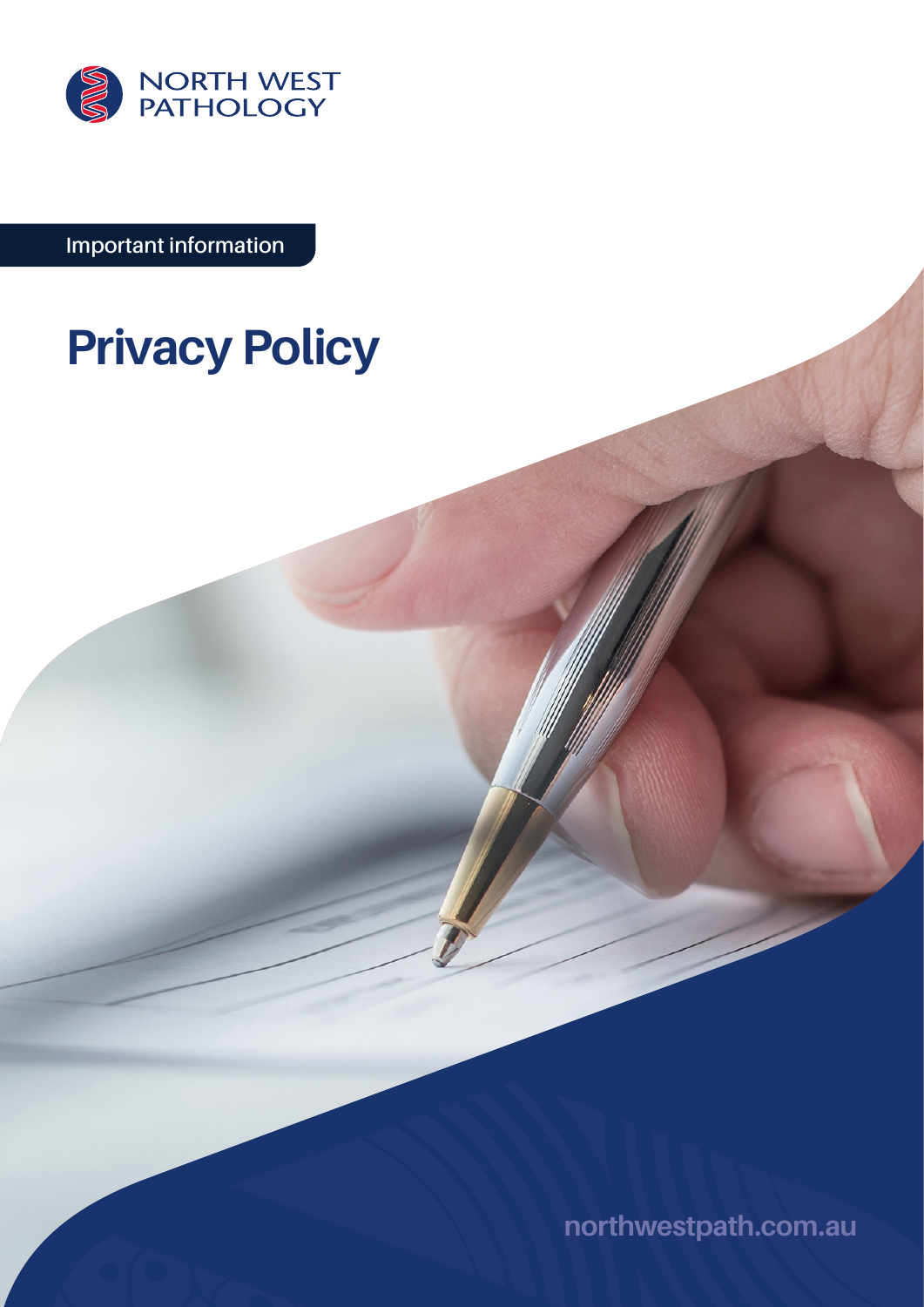# **Contents**

| <b>Purpose</b>                                                             | 3 |
|----------------------------------------------------------------------------|---|
| <b>Consent</b>                                                             | 3 |
| <b>Collection of personal information</b>                                  | 3 |
| Who does North West Pathology collect personal information about?          |   |
| How do we collect personal information?                                    |   |
| What types of information do we collect and hold?                          |   |
| Anonymity and pseudonymity                                                 |   |
| How does North West Pathology use your information?                        | 4 |
| Use of personal information for direct marketing                           |   |
| Disclosure of personal information to third parties                        | 5 |
| <b>My Health Record</b>                                                    |   |
| Cross-border disclosure                                                    |   |
| <b>Website</b>                                                             | 5 |
| <b>Protecting your personal information</b>                                | 6 |
| <b>Accuracy</b>                                                            |   |
| <b>Security</b>                                                            |   |
| Retention                                                                  |   |
| <b>Notification</b>                                                        |   |
| Access to, and correction of, your personal information                    | 6 |
| <b>Access</b>                                                              |   |
| Correcting your personal information                                       |   |
| <b>Contacting North West Pathology about privacy issues and complaints</b> | 7 |

**[North West Pathology Privacy Officer contact details](#page-6-0) [Office of the Australian Information Commissioner \(OAIC\)](#page-6-0)**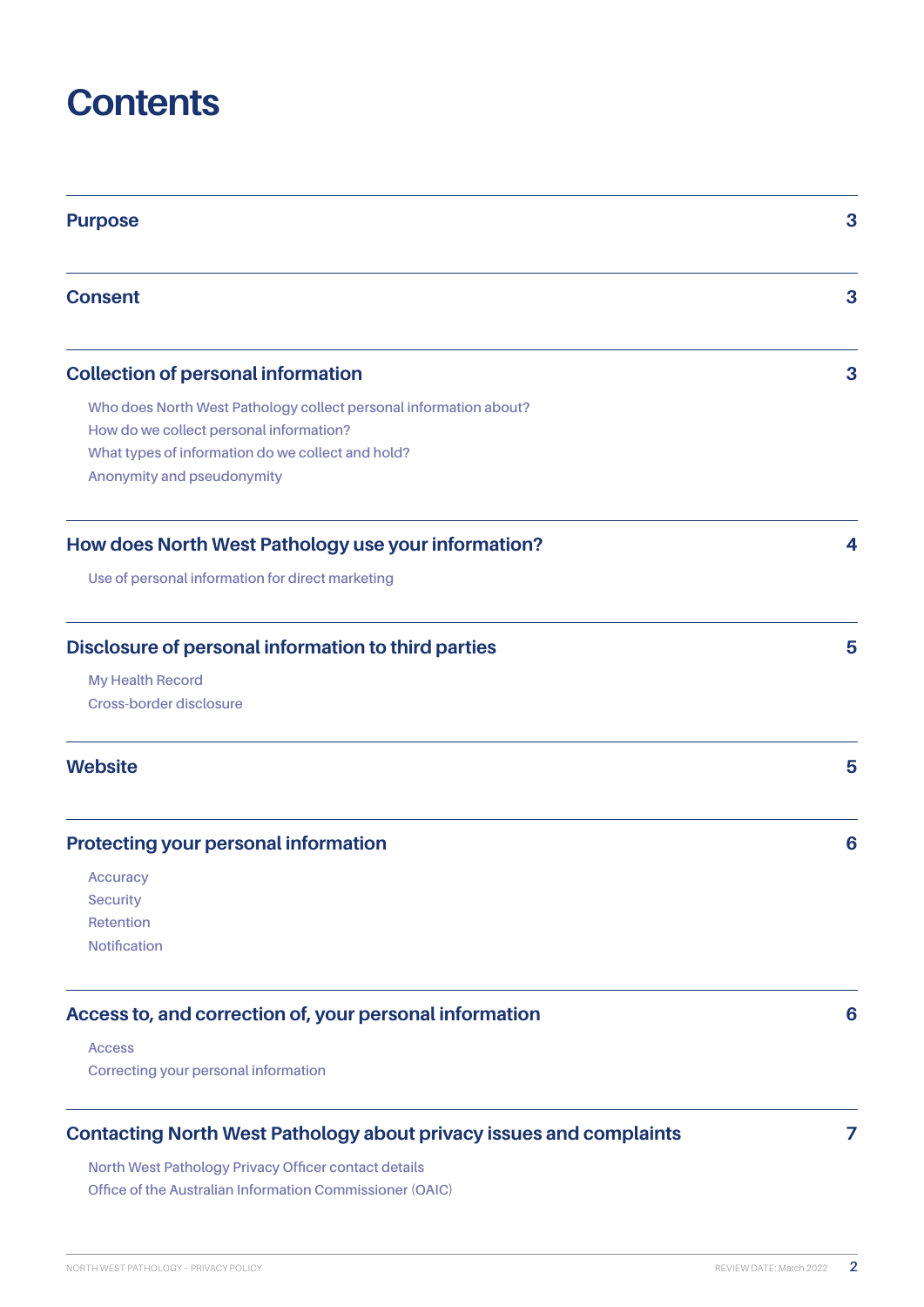# <span id="page-2-0"></span>**Purpose**

Consultant Pathology Services Pty Limited (ABN 64 009 581 159) (trading as North West Pathology), a subsidiary of Sonic Healthcare Limited (ABN 24 004 196 909) (**Sonic**), is committed to ensuring the privacy and confidentiality of your personal information.

In this document, Consultant Pathology Services Pty Limited is variously referred to as **North West Pathology**, **Us** and **We**.

This Privacy Policy **(Policy)** intends to clearly describe how North West Pathology handles your personal information, including its collection, use, disclosure and security, and any personal information that we collect through our website(s).

North West Pathology complies with the Privacy Act 1988 (Cth) **(Privacy Act)**, the associated Australian Privacy Principles **(APPs)** and state or territory legislation that governs how private sector health service providers should handle your personal information, including, but not limited to, health information.

From time to time, we may amend this Policy, in whole or part, at our sole discretion.

Any changes to this Policy will be effective immediately upon posting the revised Policy on our website(s). We will deem that you have agreed to such changes if you continue to access our services following any changes. If you do not accept the terms of this Policy, as amended from time to time, in whole or part, you must not access our services, including our website(s).

# **Consent**

North West Pathology is committed to ensuring that any personal information we collect is obtained lawfully, transparently and with your consent, whenever it is practical for us to do so.

By providing personal information to us, you consent to us collecting, using and disclosing your personal information as described in this Policy.

In some circumstances, where it is not reasonable or practical for us to collect this information directly from you, **responsible persons** (for example, a spouse or partner, close family member, emergency contact or enduring medical power of attorney) may consent on your behalf.

# **Collection of personal information**

#### **Who does North West Pathology collect personal information about?**

We may collect personal information from patients, healthcare professionals, employees, contracted service providers, students, trainees, suppliers and other individuals with whom we engage in the course of our usual business operations.

You are not required to provide personal information to us. However, if the information you provide to us is incomplete or inaccurate, the services we provide to you may be affected.

### **How do we collect personal information?**

We will usually collect your personal information directly from you or by email, telephone, written correspondence or via our website(s). Where it is not reasonable or practical for us to collect this information directly from you, we may need to collect information about you from a third party. We may also collect information from a third party where your health may be at risk, and we need your personal information to provide you with emergency medical treatment.

The third parties from whom we may collect your personal information include:

- ¡ other health service providers, including healthcare professionals, hospitals, clinics and other pathology practices if they have referred you to us or are involved in your care. (Your doctor will generally explain why they are collecting the information and where it is going.)
- vour nominated responsible persons (such as a relative or carer)
- ¡ the My Health Record program operated by the Australian Commonwealth Department of Health, if you have chosen to participate
- health insurers, law enforcement or other government instrumentalities.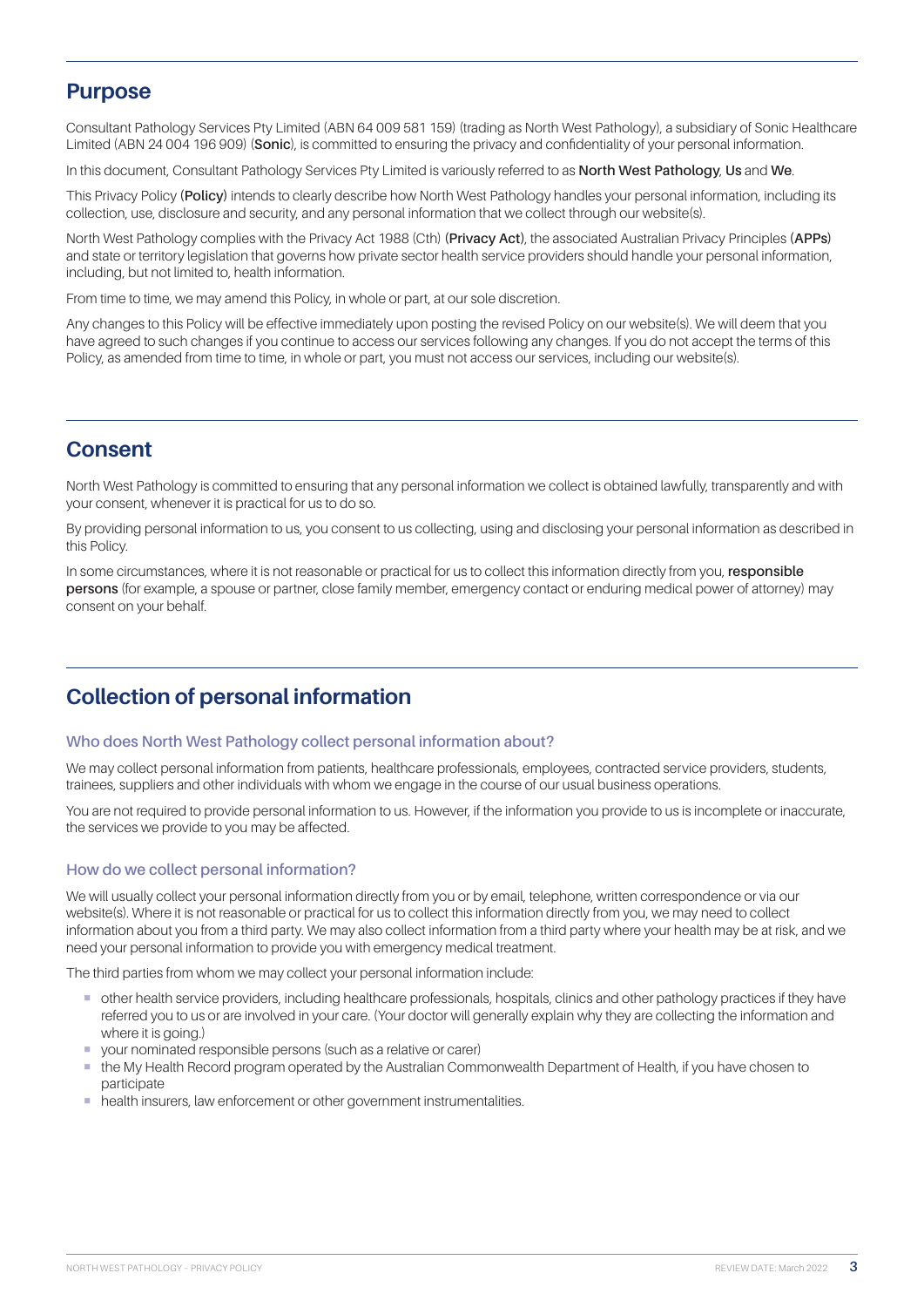# <span id="page-3-0"></span>**What types of information do we collect and hold?**

The type of personal information we collect about you depends on who you are, our relationship with you and the nature of our interaction with you.

The personal information we collect about you will include only the information that is necessary or required:

- ¡ to provide you with services (including, in the case of patients, coordinating and communicating with your healthcare providers)
- for us to engage with you in the usual course of our business
- ¡ for administrative and internal business purposes related to the services we provide to you.

The personal information we collect may include:

- ¡ your name, age, gender, date of birth, contact details
- ¡ information relating to your lifestyle and medical history relevant to providing healthcare services (such as your medications, diagnostic tests and treatments, family medical history, occupational history, genetic or biometric information and copies of correspondence to and from your healthcare providers)
- ¡ relevant government and insurance identifiers (such as your Medicare number or private health insurance details), when necessary for billing or other administrative purposes
- personal information collected in the form of clinical images and samples
- **records of our past engagement with you**
- ¡ any information relating to your employment (if you are a North West Pathology team member), including employment histories, applications, pre-employment checks, qualifications, training records and information required by laws, regulations or standards
- **•** payment details
- ¡ other information, occasionally including religion and ethnicity, that may be relevant in our dealings with you.

# **Anonymity and pseudonymity**

You may deal with us anonymously or by using a pseudonym:

- ¡ unless it is impracticable for us to do so, or unless we are required or authorised by law to only deal with identified individuals
- $\blacksquare$  on the understanding that doing so may mean that we may not be able to provide certain services to you, either at our usual standard, or at all.

# **How does North West Pathology use your information?**

We will not use or disclose your personal information for any purpose other than the primary purpose for which it was collected (or a related secondary purpose). The exceptions to this are if you have consented to another purpose, or if we are permitted/required to do so by law, which may include:

- to coordinate and/or communicate with healthcare providers involved in your care
- ¡ to procure additional healthcare services on your behalf (such as referrals to other providers or obtaining second opinions)
- ¡ to conduct activities related to quality assurance/improvement processes, accreditation, audits, risk and claims management, patient satisfaction surveys and staff education and training
- ¡ to liaise with your health fund, insurer, Medicare, Department of Veterans' Affairs, Department of Health or another payer or contractor of services
- ¡ to fulfil regulatory and public health requirements, including liaising with regulatory or health authorities, as required by law
- ¡ to send you standard reminders (for example, for appointments for follow-up care, account management), by text message, mail or email, to the number or address that you have provided to us
- to handle a complaint or respond to anticipated or existing legal actions
- ¡ to obtain feedback about our services or provide advice or information to you about products, services, treatment options and clinical trials that are relevant to you
- for billing and payments
- to engage you (as a contractor) to provide products or services to us
- to consider your application for employment with us.

In addition, we may de-identify and/or aggregate the personal information that we collect to carry out clinical research, quality assurance or analytics relating to customer service, health outcomes and other business activities.

North West Pathology may use electronic processes when using your personal information as specified above. We may link, combine or share personal information about you in various databases created by any of Sonic's businesses.

We will not seek your consent to use your personal information for the above purposes.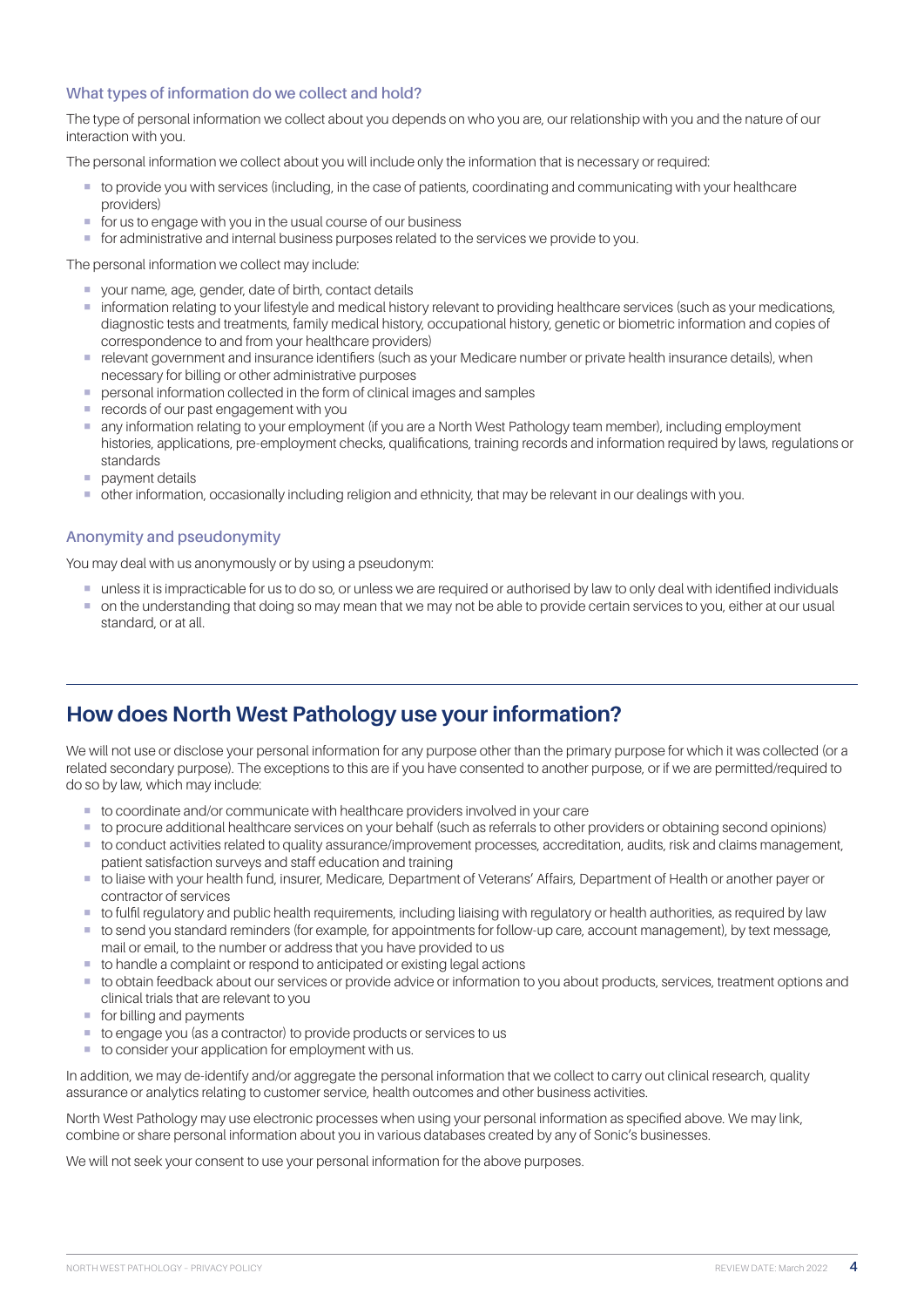# <span id="page-4-0"></span>**Use of personal information for direct marketing**

We may use your personal information for marketing that is directly related to our services, in compliance with applicable laws, such as the Privacy Act 1988 (Cth) and Spam Act 2003 (Cth). We may engage third parties, under contract, to provide marketing services on our behalf.

You may advise us that you do not wish to receive direct marketing from us at any time by contacting us or by using the opt-out facilities provided in our client registration processes, informed consent procedures and the marketing communications you receive.

# **Disclosure of personal information to third parties**

When providing services to you or otherwise engaging with you, we may disclose your personal information to trusted third parties, including:

- $\blacksquare$  healthcare service providers or other relevant parties involved in your care or requesting services on your behalf (including to obtain second opinions or make referrals, on your behalf, for specialist medical services)
- registries, statutory bodies and other third parties where requested to do so by you or as required by law (such as national cancer registries)
- ¡ approved and trusted contractors engaged in providing professional services (such as debt collection, information and communication technology providers, specialist clinical services).

Where we outsource any of our services or hire contractors to perform professional services, we will require them, under contract, to comply with the Privacy Act, or other relevant privacy legislation and, where applicable, our Privacy Policy.

We may use electronic processes to disclose your personal information as specified above, where available or relevant. Where we use document automation technologies to disclose your personal information (such as to generate appointment bookings, referrals, results or e-scripts), we will only disclose your information to the extent reasonably necessary and only for the purposes specified above.

We will not seek your additional consent to disclose your personal information for the purposes described above.

### **My Health Record**

If you choose to participate in the My Health Record program operated by the Commonwealth Department of Health, we may access the personal information it contains. We may also disclose your personal information by uploading your health information electronically to the My Health Record system if requested to do so.

If you do not want us to access personal information stored in your My Health Record or upload health information to it, you may opt out or choose to modify access controls within the My Health Record system.

#### **Cross-border disclosure**

We may enter into arrangements with other related entities or third parties outside of Australia to store, access or use data we collect including personal information, in order to provide services to us (such as data processing, analysis, interpretation or the performance of specialised tests). In such cases, we will take reasonable steps to ensure that the third parties do not breach the APPs, including by requiring that the third party has information security measures and information handling practices in place that are of an acceptable standard and approved by us.

The countries in which the recipients are likely to be located include, but are not limited to, those countries where the Sonic group operates (New Zealand, USA, UK, Germany, Switzerland and Belgium).

# **Website**

When you use our website(s), we do not identify you as an individual user and do not collect personal information about you, unless you specifically provide this to us.

Our website(s) may use cookies that allow us to gather anonymised statistics relating to the management of our website(s). These analytics may include, but are not limited to, your internet service provider (ISP), domain name, browser type and the pages you visit.

Our website(s) and our email communications may contain links to third-party websites. We do not control third-party websites or any of their content and if you visit these websites, they will be governed by their own terms of use (including privacy policies). You should satisfy yourself of the personal information handling policies of third-party website operators.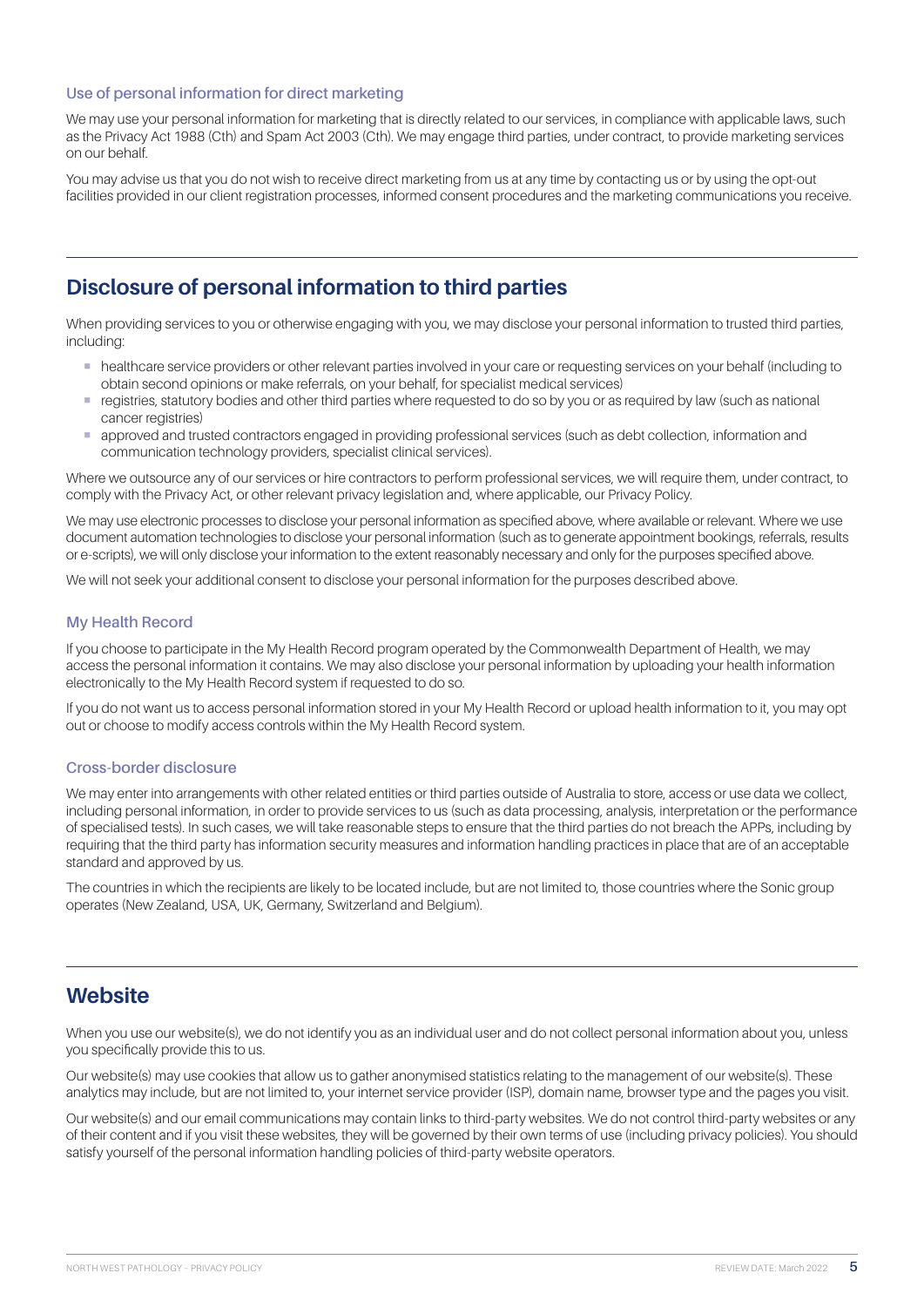# <span id="page-5-0"></span>**Protecting your personal information**

We take the protection of your personal information seriously and take all reasonable steps to ensure the information that we collect, use and disclose is accurate, secure and protected from misuse and loss and from unauthorised access, modification or disclosure.

### **Accuracy**

We will take reasonable steps to ensure that the personal information we collect, use or disclose is accurate, complete and current. To assist us, please ensure that the information you provide to us is accurate, up-to-date and complete, and let us know when your personal information changes.

#### **Security**

We will take all reasonable steps to protect your personal information from misuse, interference, loss, unauthorised access, modification or disclosure. We use technologies and processes including, but not limited to, access controls, network firewalls, encryption and physical security measures to protect your privacy. We regularly review our information security processes to ensure they continue to offer an appropriate level of protection for your information.

### **Retention**

When we no longer need your personal information for the purposes described in the Policy, and we are not required to retain it under relevant accreditation standards or law, we will destroy or permanently de-identify it.

#### **Notification**

If we become aware that unauthorised access or disclosure of your information has occurred and there is a likely risk of serious harm associated with that unauthorised access or disclosure, we will notify you promptly and provide you with a recommended course of action where necessary.

# **Access to, and correction of, your personal information**

#### **Access**

You have the right to request access to the personal information about you which we hold.

We will provide you with access to your information, unless there is a reason under the Privacy Act or other relevant law to refuse or limit such access, such as if we reasonably believe that giving access would pose a serious threat to the life, health or safety of any individual, or to public health or public safety; or giving access would have an unreasonable impact on the privacy of other individuals.

You may request access to the personal information we hold about you by contacting our Privacy Officer (see below).

To protect your privacy, we will need you to verify your identity before providing access to your information. We may recover reasonable costs associated with supplying this information to you.

In the specific case of obtaining access to your pathology or radiology results, the preferred method is in consultation with your treating practitioner so that complex clinical information can be explained to you within the context of your individual circumstances.

### **Correcting your personal information**

You have the right to request an amendment to the information we hold, should you believe it to be inaccurate.

If we are satisfied that any part of the information we hold about you is inaccurate, incomplete, out of date, misleading or irrelevant, having regard for the purpose for which it is held, we will take reasonable steps to amend that information.

If we do not agree to change your personal information in accordance with your request, we will permit you to make a statement of the requested changes and we will enclose this with your personal information.

Should you wish to request changes to your personal information held by us, you can ask for our Privacy Officer (see below), who can give you more detailed information about our correction procedure.